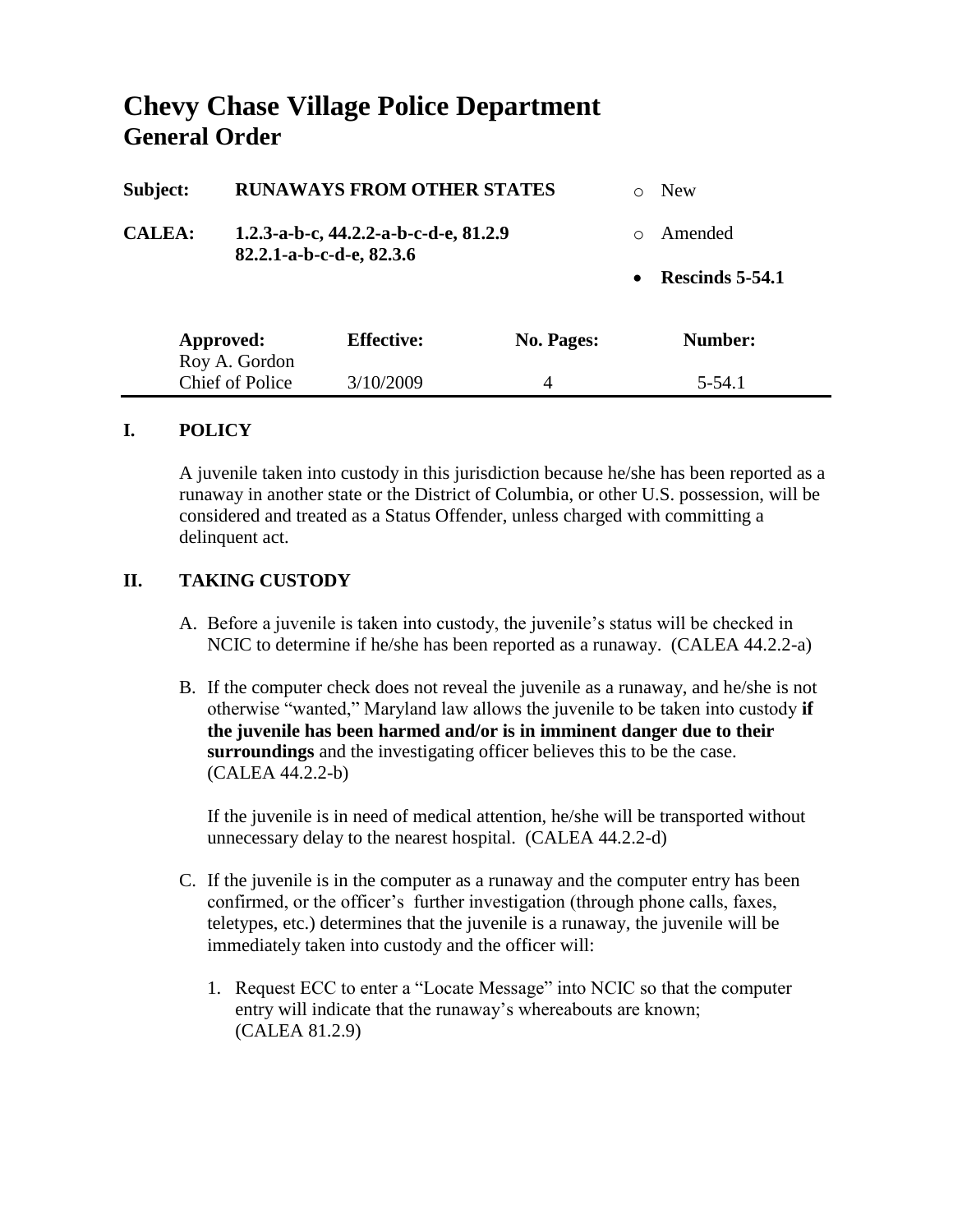- 2. Contact the law enforcement agency that entered the juvenile into the computer to:
	- a. Request that they notify the runaway's parent/guardian; (CALEA 44.2.2-e)
	- b. Ascertain the parent/guardian phone numbers so that the officer taking custody can contact them directly; (CALEA 44.2.2-e)
	- c. Protect the juvenile from harm and ensure that other Constitutional Rights to which the juvenile is entitled are protected. (CALEA 44.2.2-c)
- 3. Do not handcuff the juvenile (because he/she is a status offender) unless the juvenile is a threat to the officer; and,
- 4. Immediately notify the Department of Juvenile Services Monday through Friday, from 0830 to 1700 hours. After hours or on weekends/holidays, have ECC contact the on-call Intake Officer.

This notification is especially important if the juvenile is in need of shelter until his/her parent(s) arrive to pick-up the juvenile, or until DJS can arrange for the juvenile to be transported back to his/her parent/guardian.

5. Transport the juvenile to the shelter facility designated by DJS.

## **III. PROCESSING PROCEDURES**

A. No Pending Criminal Charges

If there are no pending criminal charges to be placed against the juvenile, the officer taking custody of the juvenile will after interviewing the individual: (CALEA 1.2.3-a)

- 1. Complete, and submit for supervisory approval, a State of Maryland Missing Person Report describing in complete detail the circumstances under which the runaway was encountered and subsequently taken in custody. (CALEA 82.2.1-a-b-c-d-e)
- 2. Photograph the juvenile.
- B. Placing Criminal Charges
	- 1. If the juvenile will be charged criminally as a juvenile (i.e., runaway from another state caught shoplifting or in a stolen vehicle, etc.), the officer taking custody of the juvenile will complete and submit for supervisory approval: (CALEA 82.2.1-a-b-c-e)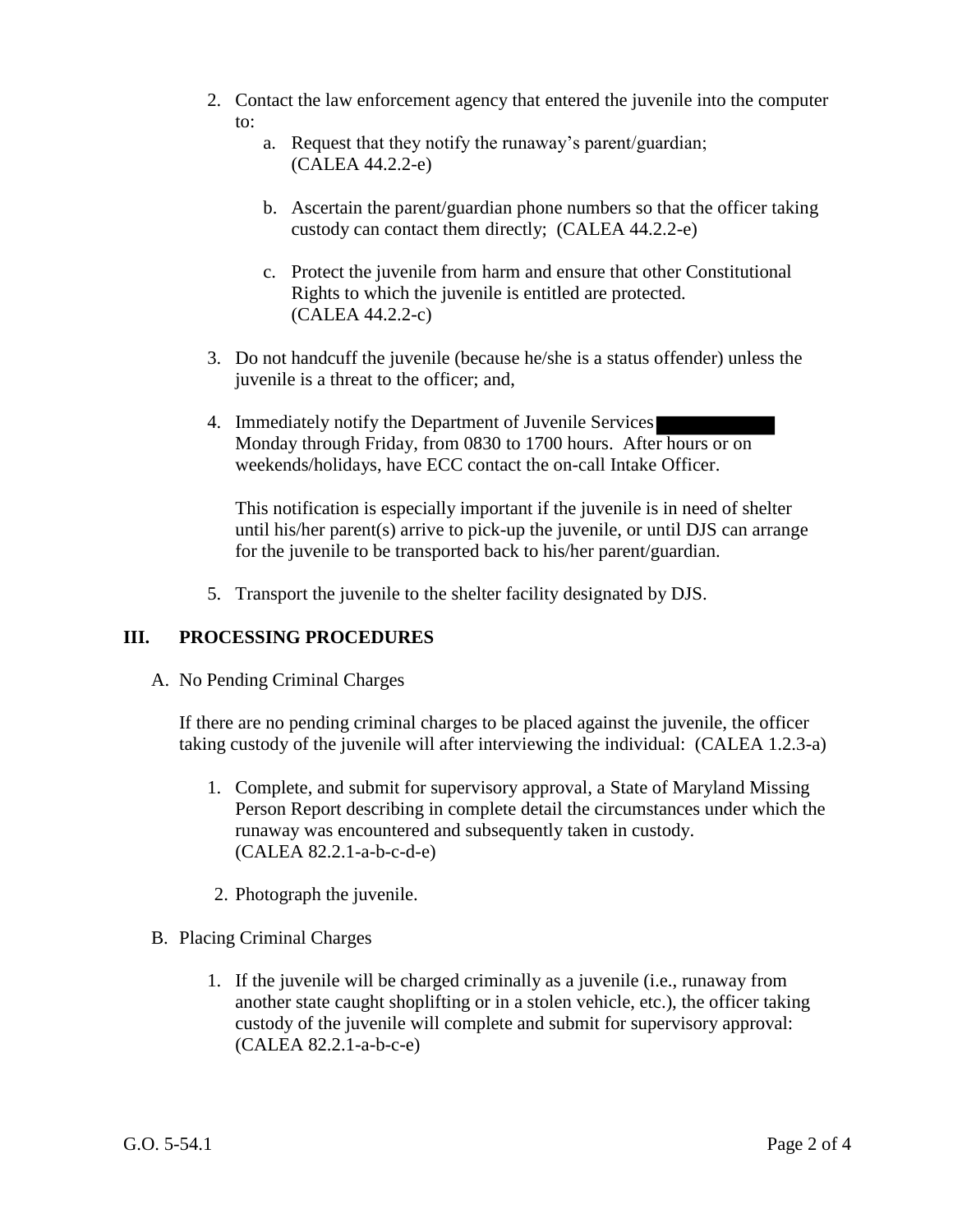- a. An MCP Arrest Report listing the appropriate charge(s) and obtain from MCP Records Section a Juvenile MCP ID Number; (CALEA 82.3.6)
- b. An MCP Event Report/Village Incident Report to describe the incident that led to the placing of criminal charges;
- c. A State of Maryland Missing Person Report;
- d. One Maryland State Police Fingerprint card;
- e. One MCP palm print card;
- f. Two MCP fingerprint cards (1 with the fingers rolled and 1 with just the fingertips);
- g. A State's Attorney's Evidence Information Form;
- h. A State's Attorney's Witness Information Form;
- i. Two color photographs of the juvenile; and,
- j. Notify DJS.
- 2. If the juvenile has committed an offense for which he/she can be charged as an adult, the officer will:
	- a. Obtain an adult MCP ID Number from MCP Records Section; (CALEA 82.3.6)
	- b. Complete a Statement of Charges and all other reports listed in paragraph 1 above;
	- c. Fingerprint the juvenile on an F.B.I. print card, and on all the other print cards listed in paragraph 1 above;
	- d. Notify the juvenile's parent/guardian that the juvenile is in custody and will be charged as an adult; (CALEA 44.2.2-e)
	- e. Take two (2) color photographs of the juvenile;
	- f. Advise the juvenile of his/her rights if he/she is to be interrogated by the officer (do not advise them of their rights if they will be interrogated by an investigator, let the investigator advise them); advise the juvenile of his rights to obtain counsel. (CALEA 1.2.3-b-c, 44.2.2-c)